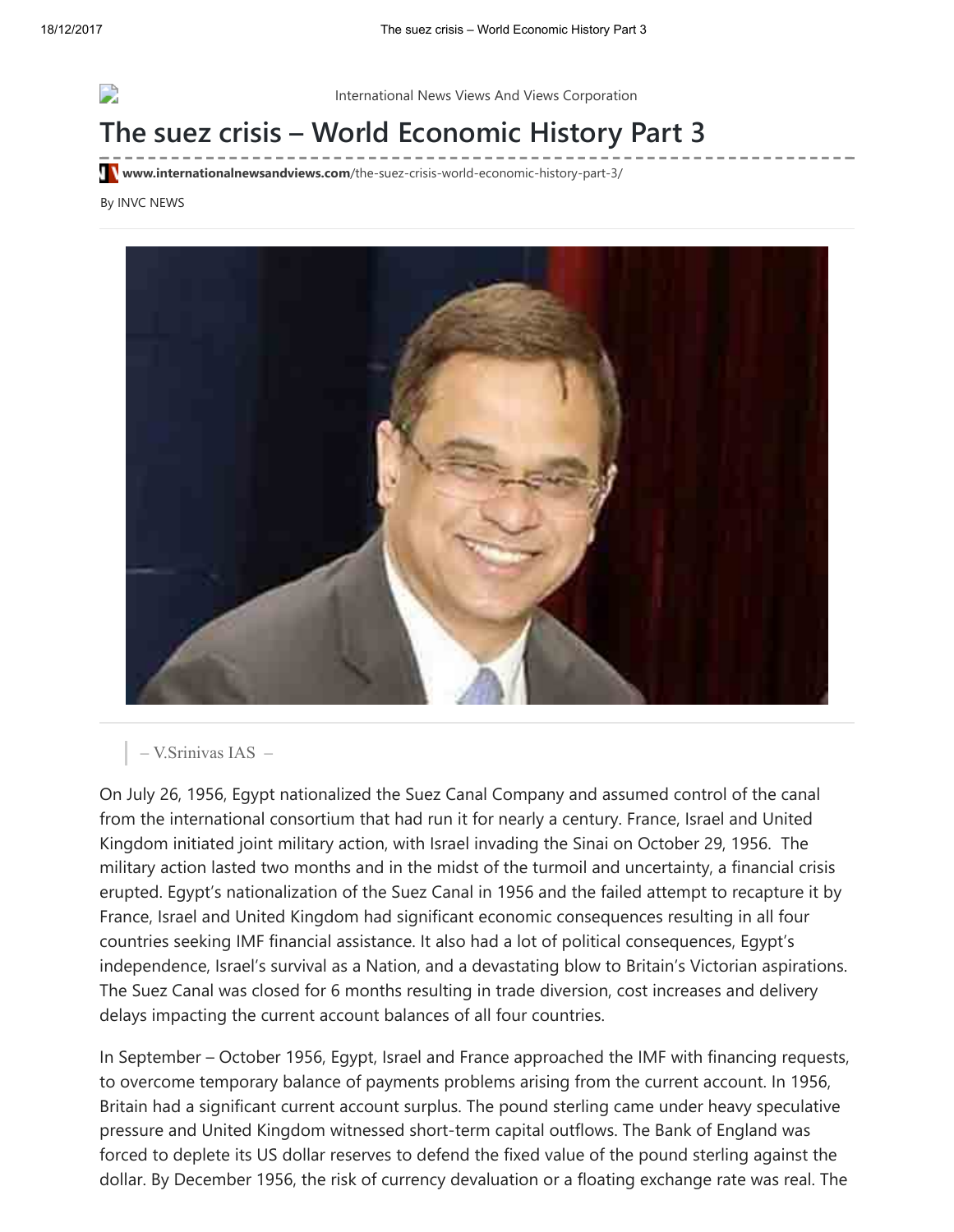United Kingdom did not qualify for financial assistance from the IMF. The IMF's Articles of Agreement prohibit its lending finance to "large and un-sustained" outflow of capital, which Britain faced. The Bank of England had enough resources to credit and fend off the outflow without IMF assistance. That said, the IMF financed all 4 countries with on a stand-by basis. This involvement gave IMF the role of an International Crisis Manager. The Suez Crisis was the first major financial crisis of the post war era.

Egypt was borrowing from the IMF for the second time. It was a conventional financing request for US \$ 15 million and politics did not intrude in the IMF financing of Egypt. The United States spoke in favor, France consented by noting the absence of any legal basis for objecting, Britain and The Netherlands abstained. The IMF decision stated that the IMF expresses no objection to the financing request. Israel had joined the IMF in 1954 and the economy was not stable enough to sustain a fixed exchange rate for its currency. After resisting for several months, the IMF agreed to set a par rate of 1.8 Israeli pounds to the dollar. It was felt that Israel drawing from the IMF could help supplement its foreign exchange reserves and setting a par value for the Israeli currency was a step in this direction. Israel had a quota of US \$ 7.5 million from the IMF in 1957 and the developments in the Mediterranean with consequent rise in military spending contributed to a worsening of the balance of payments situation. With the lone abstention from Egypt, the IMF financing for Israel was approved on May 15, 1957 at 50 percent of its quota.

By September 1956, France witnessed a situation of low and depleting foreign exchange reserves. The French Franc was subjected to a flight of capital. France sought a financing arrangement for 50 percent of its quota of US \$ 263.5 million. France was also fighting a war in Algeria and had a sharply reduced agricultural output that year due to frosts. These adverse influences disrupted France's balance of payments position significantly. France's current account position deteriorated by US\$ 1.1 billion in 1956 from US \$ 409 million surplus to US \$ 700 million deficit. In October 1956, the IMF approved France's financing request.

Britain had a significant current account surplus and the second largest quota in the IMF after United States. The Bank of England had a parity of US \$ 2.80 to the US Dollar and given the speculation, there was pressure to abandon the sterling parity. Britain viewed the US \$ 2.80 as appropriate for trade purposes, regarded exchange rate stability as essential for preserving the sterling area as a preferential trade zone and as a reserve currency. Britain wanted to keep a minimum balance of US \$ 2 billion reserves, and to fall through that floor would be interpreted as a signal that devaluation or even float was to be seriously considered. As market sentiments had shifted against the Pound Sterling, British authorities knew that they could not hold the pound at US \$ 2.80 per dollar without support of the United States. The IMF financing was to address the psychological impact of a political crisis on financial markets. The Israeli invasion of the Sinai, greatly accelerated the drain on the reserves and the financial pressures drove Britain to accept a ceasefire and full withdrawal in the Mediterranean. The Suez Crisis was suddenly over. Following the ceasefire, American resistance to a British financing arrangement was out of the way and British request for a financing arrangement upto 75 percent of its quota was considered. Britain required US \$ 1.3 billion to stem speculation against the pound. It was felt that given the United Kingdom's role as a banker for a large trading area and the status of sterling as an international currency, the IMF agreed to lend in a situation of a large and sustained capital flows.